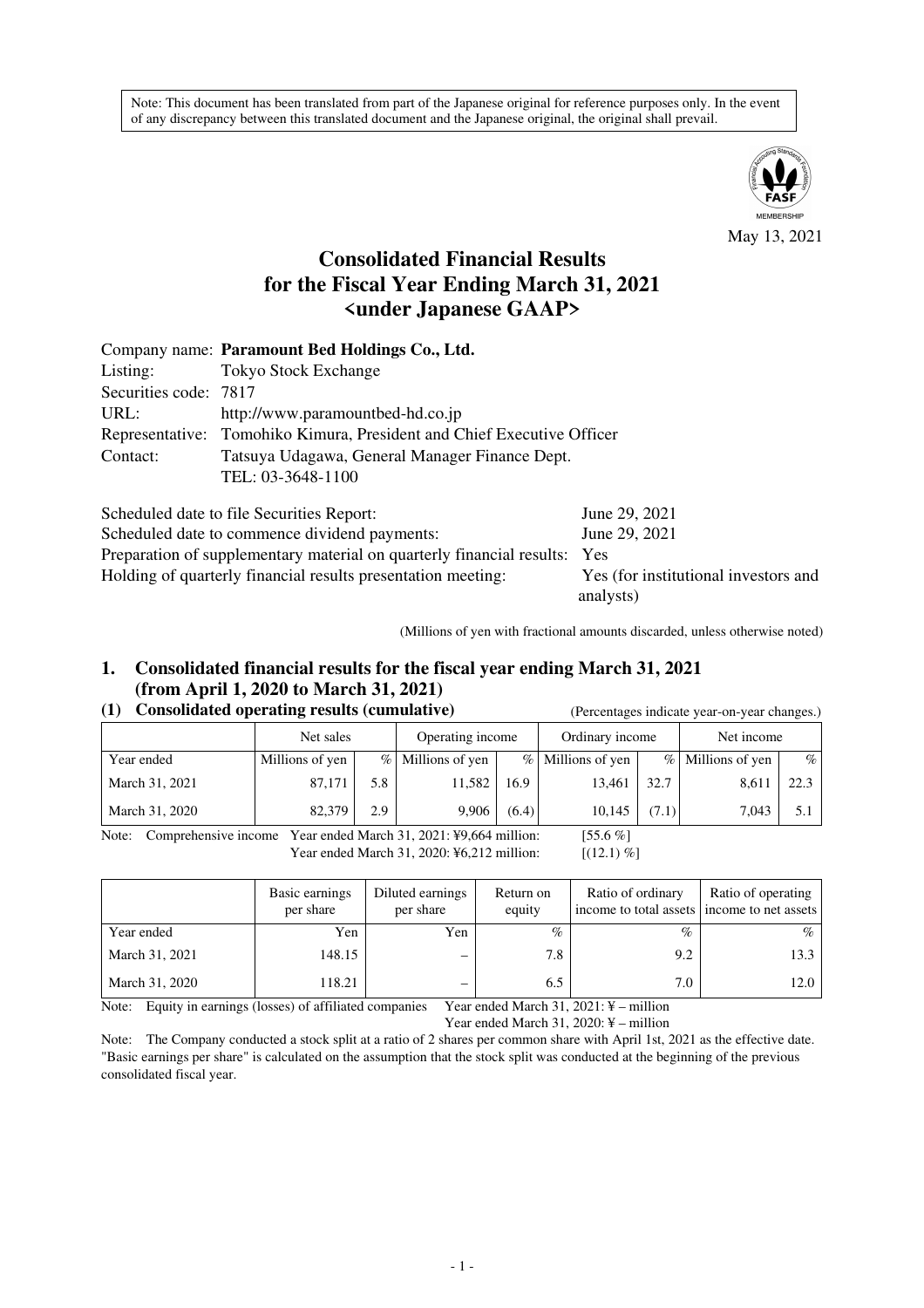### **(2) Consolidated financial position**

|                | Total assets    | Net assets      | Equity-to-asset ratio | Net assets per share |
|----------------|-----------------|-----------------|-----------------------|----------------------|
| As of          | Millions of yen | Millions of yen | $\%$                  | Yen                  |
| March 31, 2021 | 154.358         | 113,822         | 73.7                  | 1,958.23             |
| March 31, 2020 | 144.257         | 107,066         | 74.2                  | 1.841.97             |

Reference: Equity

As of March 31, 2021: ¥113,822 million As of March 31, 2020: ¥107,066 million

Note: The Company conducted a stock split at a ratio of 2 shares per common share with April 1st, 2021 as the effective date. "Net assets per share" is calculated on the assumption that the stock split was conducted at the beginning of the previous consolidated fiscal year.

### **(3) Consolidated Cash Flows**

|                | Cash flows from<br>operating activities | Cash flows from<br>investing activities | Cash flows from<br>financing activities | Cash and cash equivalents<br>at end of year |
|----------------|-----------------------------------------|-----------------------------------------|-----------------------------------------|---------------------------------------------|
| Year ended     | Millions of yen                         | Millions of yen                         | Millions of yen                         | Millions of yen                             |
| March 31, 2021 | 10.279                                  | $^{\circ}1.541$                         | $\triangle 3.044$                       | 40,756                                      |
| March 31, 2020 | 9,087                                   | $^{\triangle}3,579$                     | $^{\triangle}7,475$                     | 35,009                                      |

### **2. Dividends**

|                                                    |                          |        | Dividends per share                          |                    | Total amount |                                  | Ratio of                       |                                              |
|----------------------------------------------------|--------------------------|--------|----------------------------------------------|--------------------|--------------|----------------------------------|--------------------------------|----------------------------------------------|
|                                                    | First                    | Second | Third<br>quarter-end quarter-end quarter-end | Fiscal<br>year-end | Total        | of cash<br>dividends<br>(Annual) | Payout ratio<br>(Consolidated) | dividends to<br>net assets<br>(Consolidated) |
|                                                    | Yen                      | Yen    | Yen                                          | Yen                | Yen          | Millions of yen                  | $\%$                           | $\%$                                         |
| Fiscal year ending<br>March 31, 2020               | -                        | 50.00  | $\overline{\phantom{m}}$                     | 50.00              | 100.00       | 2,956                            | 42.3                           | 2.7                                          |
| Fiscal year ending<br>March 31, 2021               | $\overline{\phantom{m}}$ | 50.00  | $\qquad \qquad \blacksquare$                 | 53.00              | 103.00       | 2,993                            | 34.8                           | 2.7                                          |
| Fiscal year ending<br>March 31, 2022<br>(Forecast) | $\overline{\phantom{m}}$ | 26.00  | $\overline{\phantom{m}}$                     | 27.00              | 53.00        |                                  | 42.8                           |                                              |

Note: The Company conducted a stock split at a ratio of 2 shares per common share with April 1st, 2021 as the effective date. For the fiscal years ending March 2020 and 2021, the actual amount of dividends before the stock split is stated.

### **3. Consolidated earnings forecasts for the fiscal year ending March 31, 2022 (from April 1, 2021 to March 31, 2022)**

|                                         |                    |                          |                    |                          |                    |      |                    |                          | (Percentages indicate year-on-year changes.) |
|-----------------------------------------|--------------------|--------------------------|--------------------|--------------------------|--------------------|------|--------------------|--------------------------|----------------------------------------------|
|                                         | Net sales          |                          | Operating income   |                          | Ordinary income    |      | Net income         |                          | Basic earnings<br>per share                  |
|                                         | Millions of<br>yen | $\%$                     | Millions of<br>yen | $\mathcal{O}_0$          | Millions of<br>yen | $\%$ | Millions of<br>yen | $\%$                     | Yen                                          |
| Six months ending<br>September 30, 2021 | 39,000             | -                        | 5,000              | $\overline{\phantom{a}}$ | 5,250              |      | 3,450              | $\overline{\phantom{0}}$ | 59.36                                        |
| Fiscal year ending<br>March 31, 2022    | 81,000             | $\overline{\phantom{0}}$ | 10,600             | $\overline{\phantom{a}}$ | 11,000             |      | 7,200              | $\overline{\phantom{0}}$ | 123.87                                       |

Note: The Company conducted a stock split at a ratio of 2 shares per common share with April 1st, 2021 as the effective date. The impact of the stock split is taken into consideration in the "Basic earnings per share" in the consolidated earnings forecast for the fiscal year ending March 2022.